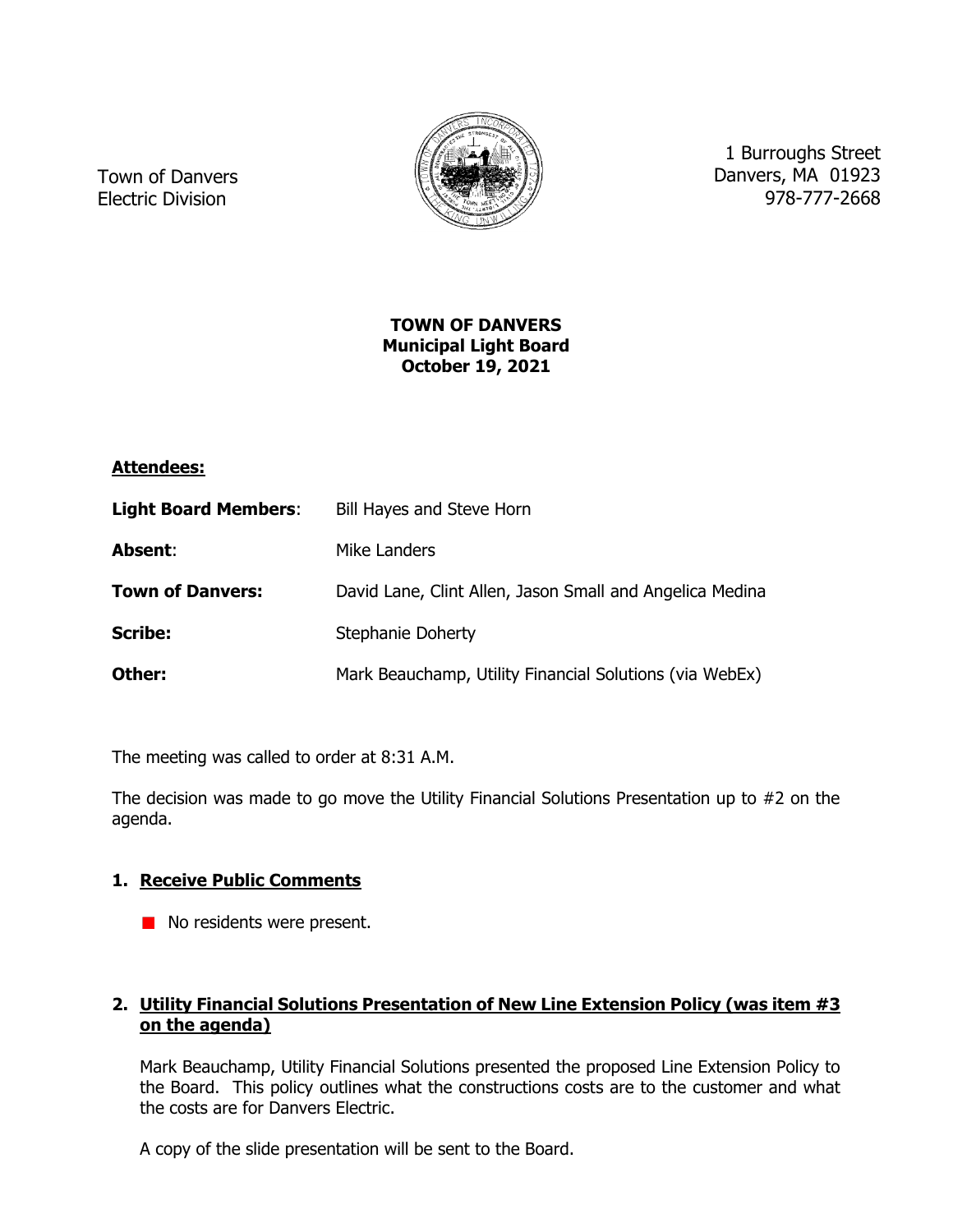## **3. Accept September 28, 2021 Meeting Minutes (was #2 on the agenda)**

A motion was made to approve the September 28, 2021 meeting minutes by Steve Horn and was seconded by Bill Hayes. The motion passed unanimously.

### **4. August 2021 Financials**

Angelica Medina reviewed the August 2021 financials. Our expenses are in line with what we expected. We are solvent, liquid, and we are doing well despite the current pandemic situation. Steve Horn made a motion to accept the financials and was seconded by Bill Hayes. The motion passed unanimously.

### **5. PP&FA November 2021**

Clint Allen presented the PP&FA for November 2021, followed by a discussion with the Board. He discussed the recommendation to maintain the PP&FA charges for residential at \$0.0528 and for all others to maintain at \$0.0552. A motion was made by Steve Horn to accept the PP&FA and was seconded by Bill Hayes. The motion passed unanimously.

### **6. Engineering Report**

- Northland Substation We have signed the agreement with Simon Properties. Part of our agreement is that we will replace their parking lot. We are waiting on geotechnical data. The scope of the project is \$6.5 million.
- **Water Street the project is still on-going.**
- **23kV Porcelain Cutout Replacement We are upgrading the porcelain to polymer.** The porcelain has been cracking which is a safety concern.
- **Private Area Lighting LED Replacement** We are making the push to get the 484 replacements done by the end of CY22.

# **7. Communication**

We are going to design a "communication protocol." This could include communicating thru press releases, presenting to the Select Board, putting a message on the electric bills and social media. Multiple individuals will be involved in this project.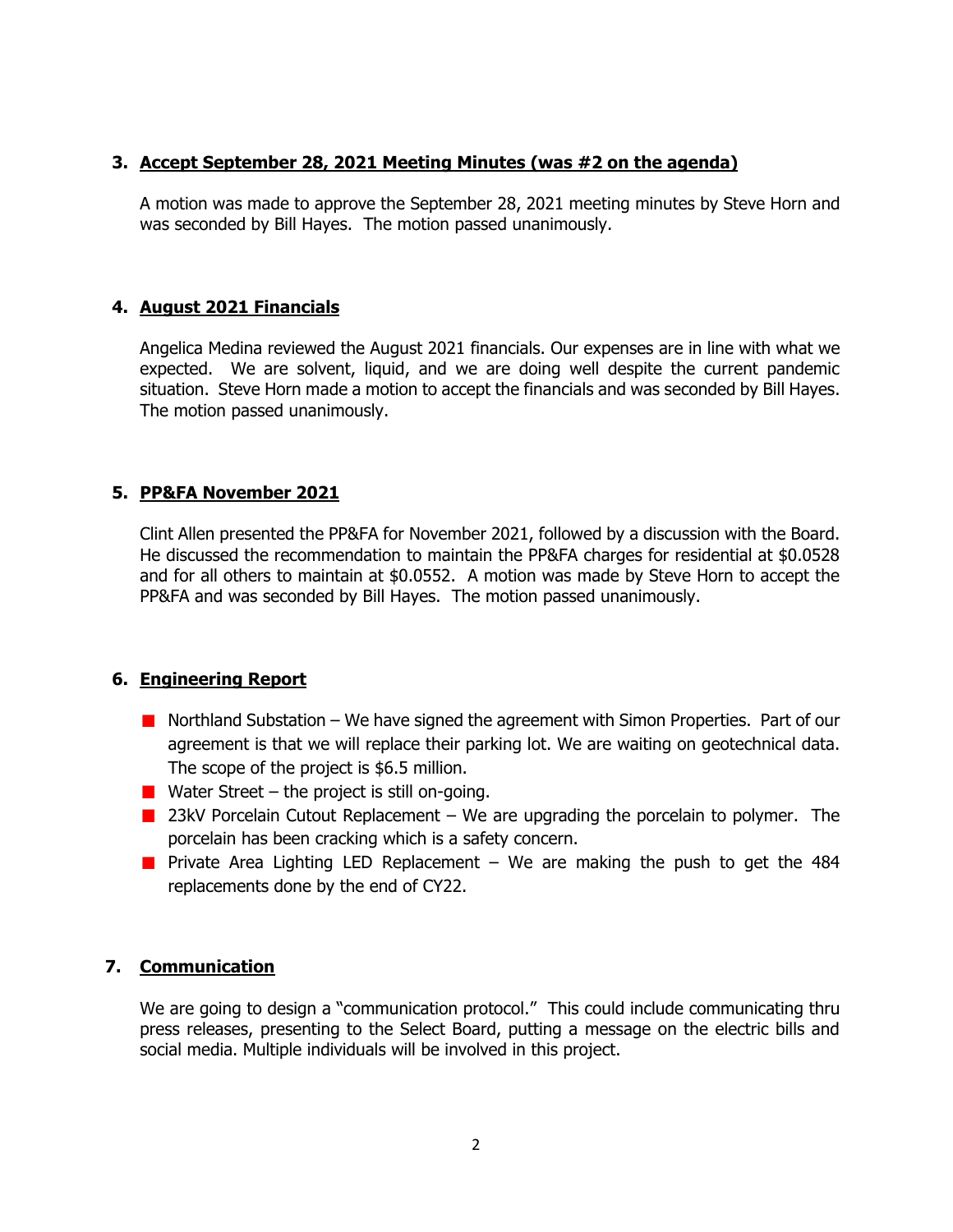# **8. The Utility Director Will Provide an Update to the Board on Various Items of Interest**

- **B** Solar Panel Installation we are working on the contract for the solar panel installation at the Highland, Smith and High School. We will do a purchase power agreement. We will have an option to buy out in seven years. A backup battery will be installed at the high school.
- **ESSEX Tech A solar project similar to Danvers Indoor Sports, 150 Andover Street is being** proposed on the roof at Essex Tech.
- **Landfill** We received a letter to fill in the area and are waiting on the Administrative Consent Order. It will take 2 years to fill in the landfill and an additional year to construct the solar panels. A total of 3 years.
- **Meter Replacement Right now we are replacing about 60 meters per week. We hope** to work up to 120 per week. There are approximately 7000 that our technicians need to replace.
- **The States Clint Allen has recommended that we do a PILOT Program in 2022.**
- **Rebate Programs The Town Manager has asked us to do an enhanced rebate program** without having to increase the rates.
- **Financial Software no new news.**
- We are currently working on our outside inventory. Inside inventory will be done at the end of the year.
- **During Public Power Week the Division had an employee appreciation pizza lunch.** The division was also given mugs.
- We will follow the accounting recommendations that came from the DPU investigation.
- $\blacksquare$  The auditors will be at our November meeting.

### **9. Board Members Closing Comments and Correspondence**

#### **Steve Horn**

- **Steve thanked Angelica for doing a great job presenting the financials to the Board.**
- **E** Steve asked if we need to have inventory back up due to any supply shortage? Jason said we are starting to do this with product such as transformers.
- $\blacksquare$  Has anything been done for employee appreciation?
- Steve asked David if Sharon Clements will be involved in working on our communication protocol.

### **Mike Landers**

 $\blacksquare$  Absent from the meeting